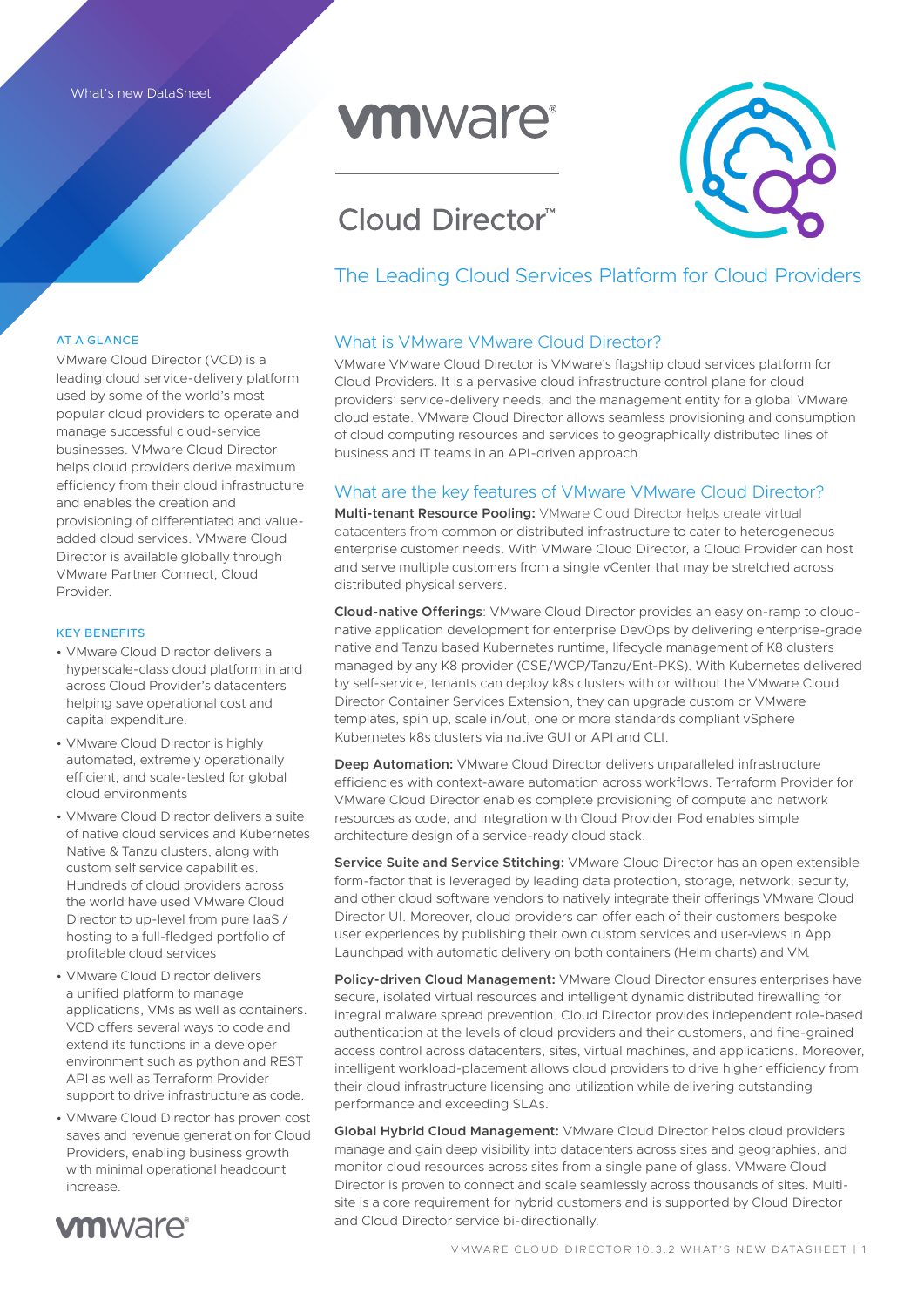**Cloud Migration and Availability:** VMware Cloud Director helps enable simple, secure VM migration and data center extension with VMware Cloud Availability. This allows for secure hybridity, simple Layer 2 connectivity and cold or warm migrations to Cloud Director and Cloud Director service on VMware Cloud on AWS. The integration with VMware Cloud Availability makes it easy for cloud providers to run data protection offerings compatible with on-premises vSphere enterprise environments.

**Networking and Security as an inclusive offering:** VMware Cloud Director supports NSX-T with dynamic distributed firewalling, cross VDC networking, vApp Edge Networking services, overlapping IP support, IPv4 and IPv6 coverage and native layer 2 and layer 3 IPSec VPN services. VMware Cloud Director provides Load Balancer as a service capabilities in association with NSX Advanced Load Balancer, bringing application intelligence to load balancing.

**High Performance compute workload coverage:** VMware Cloud Director supports Nvidia high performance vGPU AI Enterprise services for customers who wish to utilize a next generation compute solution that requires GPU compute power. Using native multi-tenancy VMware Cloud Director is able to reduce the cost of physical GPU services and share capabilities securely across tenants.

**Operational Visibility and Insights:** Leveraging integration with VMware vRealize Operations' Tenant App for VMware Cloud Director, cloud providers can use multi-layer analytics and predictive remediation to better serve their enterprise customers. The integration also provides visibility into virtual machine costs and accountability to understand granular costs of virtual infrastructure required to support business services.

#### What are the key benefits of VMware Cloud Director for the Cloud Provider?

**Operational Efficiency:** VMware Cloud Director enables cloud providers to obtain extreme operational efficiencies out of their cloud infrastructure, and also reduces operational overheads that come with maintaining silo'd private and multi-cloud environments. VMware Cloud Director significantly reduces time-to-market for cloud providers' services and scales these services globally without external dependencies and ballooning costs.

**Service-expansion and Monetization:** VMware Cloud Director enables cloud providers to spin up new cloud services on Day 1. Cloud providers can drive more revenue by publishing their own service suite, or 3rd party ISV-provided backup, DR, security, migration, and other leading cloud services that are tenant and site-aware. Services can also be launched by App Launchpad, negating customer knowledge of infrastructure and security to any end point; containers and VMs. VMware Cloud Director forms a unified management plane for the entire service portfolio of a cloud provider. VMware Cloud Director is also a key element to getting the ['Cloud Verified'](https://www.vmware.com/vmware-cloud-verified.html) certification, a mark of the most capable and differentiated VMware Cloud Providers in the world.

**Developer-Readiness:** VMware Cloud Director provides an open platform for cloud providers and customer developers to build on. Using the programmatic interfaces, automation tools, and extensibility frameworks of VMware Cloud Director, cloud providers can not only differentiate themselves by providing unique experiences to their customers but also help them get to applicationbuilding faster. Using VMware Cloud Director, providers are able to offer tenants various tiers of cloud native services, secure K8s cluster infrastructures (now including Tanzu Kubernetes Grid for vSphere and Multi-Cloud) and marketplace application portfolios / interfaces to meet developer needs.

#### What are the key benefits of VMware Cloud Director to the end-customer?

**VMware Cloud-as-a-Service:** Consume turnkey cloud services, including the full VMware Software-Defined Datacenter, as a service from a trusted VMware Cloud Provider, with full self-service controls or delivered as part of a managed service.

**Easy-to-Provision and Easy-to-Consume VMware Cloud:** Experience a single access point for all your virtual datacenters via an intuitive UI or APIs. Enjoy easy, self-service consumption and provisioning of cloud services, including 3rd-party services and cloud provider-built services through a single pane of glass to any target platform. Leverage simplified workflows and container services to build better and faster.

**Easy Workload Migration Across Virtual Datacenters:** Backup, evacuate, or replicate VMs or entire datacenters in a few clicks to a resilient VCD-powered cloud

**Fast Path to Hybrid Services**: VMware Cloud Director provides a feature-rich, self- service and modern cloud environment with on-demand elasticity, streamlined on-boarding and hybrid cloud operations across multiple clouds.

**Developer Ready Clouds**: VMware Cloud Director provides Terraform Provider infrastructure-as-Code a range of API capabilities and Kubernetes K8s native & Tanzu cluster services from the Container Service Extension supporting VMWare PKS, Tanzu Kuberetes Grid (TKGs & TGKm) or native Kubernetes that can be consumed by enterprise developers as code. Tenants can deploy and manage any type of K8s cluster (native/Tanzu/Ent-PKS) using VMware Cloud Director cluster API/CLI/UI (with or without Container Service Extension). Equally now Cloud Providers can offer Platform as a Service VMware Marketplace or custom applications to consumers via the App Launchpad, essentially negating the need for customers to understand underlying infrastructure.

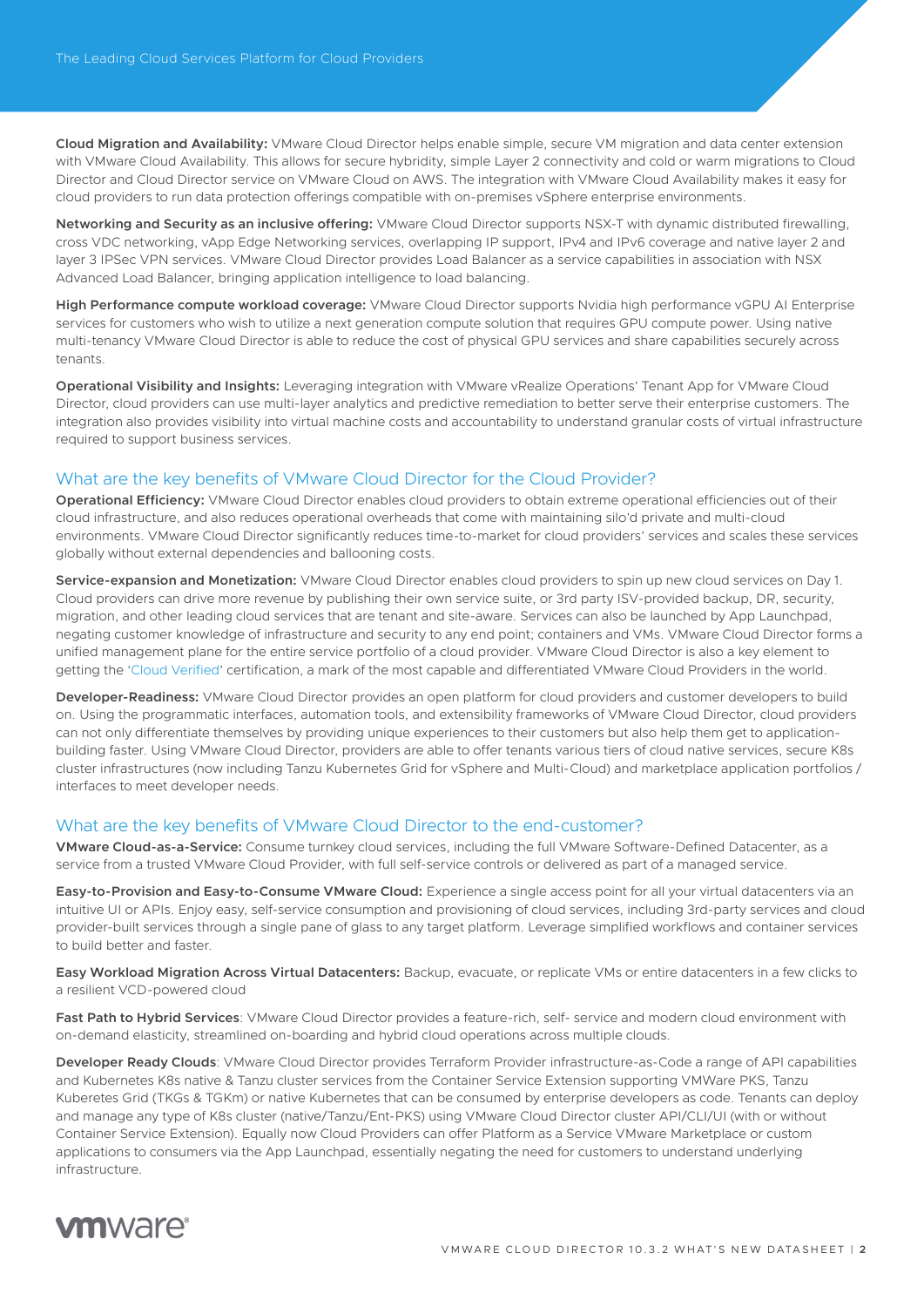## What is new in VMware Cloud Director 10.3.2?

#### Support for AI/ML workloads with NVIDIA vGPU services

As modern applications become more prolific in cloud, service providers need to address the increasing customer demand for accelerated computing (e.g. machine learning, artificial intelligence development, high end analytics, 3D modeling, virtual desktops, video editing, high-end computer gaming, weather prediction, oil and gas geology, scientific computing and much more) that require large volumes of multiple, simultaneous computation that can be met with GPU capability.

Cloud Providers can now leverage vSphere support for vGPU based on NVIDIA *[AI Enterprise](https://www.nvidia.com/en-gb/data-center/products/ai-enterprise-suite/)* with *[compatible hardware](https://docs.nvidia.com/grid/latest/grid-vgpu-release-notes-vmware-vsphere/index.html )* from within Cloud Director delivering multi-tenancy vGPU services, key in reducing cost requirements for vGPU services. Cloud Provider tenants of Cloud Director can self serve, manage and monitor their vGPU accelerated hosts and virtual machines within Cloud Director and Cloud Providers can meter vGPU usage averaged over a unit of time per tenant with through vCloud API for tenant billing.



Cloud Director delivers NVIDIA virtualization though preconfigured NVIDIA ESXi hosts and virtual machines with NVIDIA AI Enterprise, using vSphere 7 Update 2 GPU features whereby NVIDIA MIG (Multi-instance GPU) achieves multitenancy boundaries between workloads at the physical level inside a single device, increasing optimization and margin. Cloud Director is reliant on host pre-configuration for vGPU services including NVIDIA deployment/configuration and *[vGPU profiles](https://docs.vmware.com/en/VMware-Cloud-Director/10.3/VMware-Cloud-Director-Service-Provider-Admin-Portal-Guide/GUID-76E8ED72-87BC-44CB-8411-F1CA46A9E585.html)*.

For the initial phase of this release, Cloud Director supports vMotion and High Availability of vGPU workloads, and only Flex based tenant Orgs can support GPU Profiles & Policies. vGPU is focused and optimized to support general purpose GPU targeting Machine Learning, Artificial Intelligence and high performance compute optimized for GPU. Cloud Providers can offer vApp Templates pre-configured with all the necessary Nvidia drivers, placement policies and vGPU Profiles assigned.

NVIDIA lAI Enterprise icenses are the sole responsibility of the Cloud Provider to obtain and manage, there is no additional cost for Cloud Director to support of NVIDIA vGPU services. Support for vGPU is the same as provided with vSphere, covering latest generation NVIDIA GPU based on Ampere.

Cloud Providers are able to 1) monitor (through vCloud API and UI dashboard) vGPU allocation, usage per VDC and per VM to optimize utilization and meter/bill (through vCloud API) vGPU usage averaged over a unit of time per tenant for tenant billing. Tenants can monitor (through vCloud API and UI dashboard) their own vGPU allocation, usage per VDC and per VM to optimize their costs and utilization.



3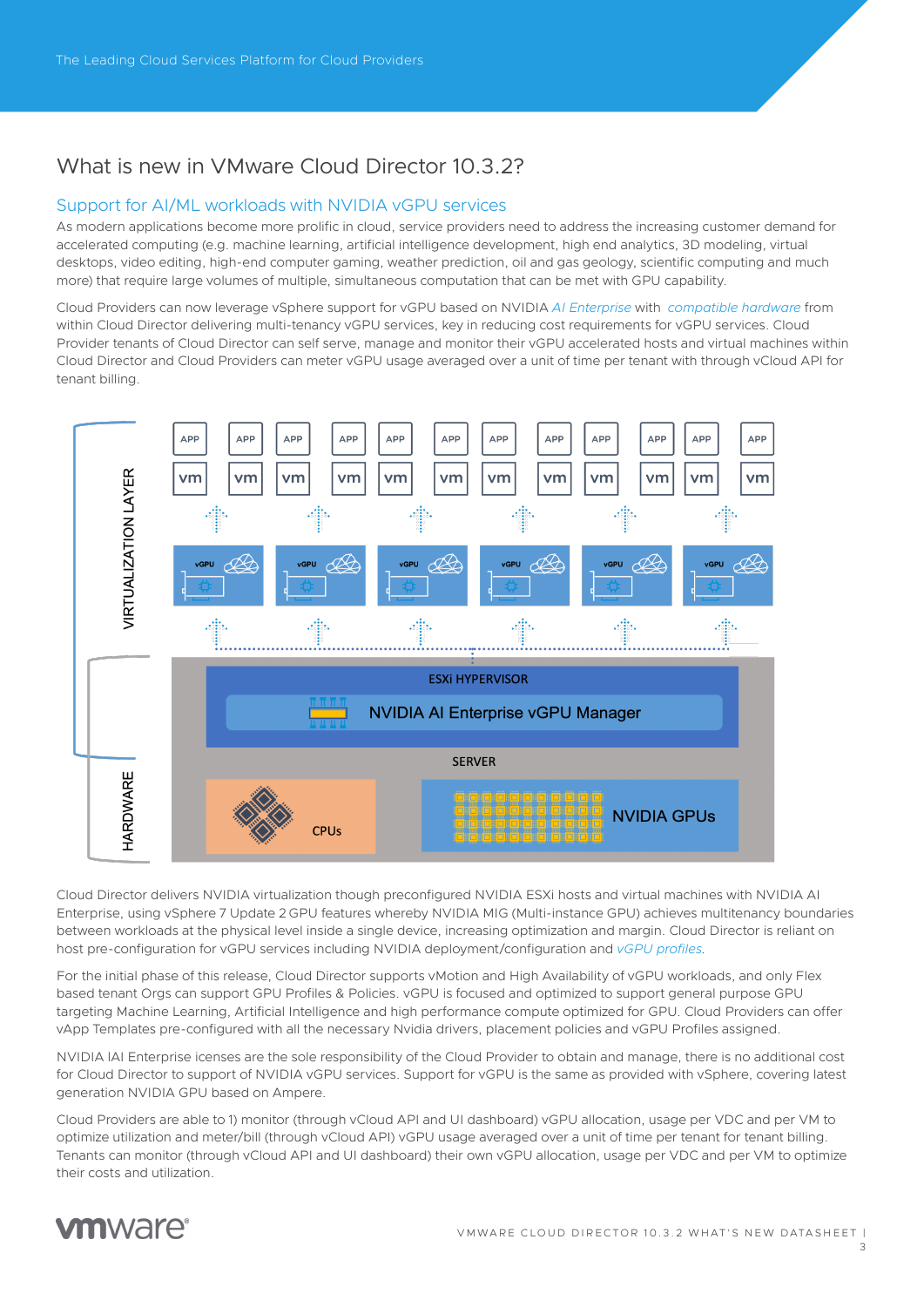#### Networking services: NSX-T Segment Profiles

To simplify operational onboarding and configuration of essential services Cloud Director now allows system administrators to assign customer NSX-T segment entity profiles to organizational virtual data center networks. Segment profile capabilities include:

- Spoof Guard: Enable/disable Port Bindings based on an IP or MAC address
- IP Discovery: Configure ARP and/or DHCP snooping.
- MAC Discovery: Setup MAC Change and MAC Learning rules
- Segment Security: BPDU and DHCP Filter, Rate Limits, etc.
- QoS: DSCP (trusted or untrusted), CoS, Bandwidth limitations

As such this allows providers or tenant admins to apply a profile encapsulating multiple networking components to a network segment. This can save considerable configuration time and using profiles help ensure a consistent approach to networks and security minimizing space for manual configuration error.

Segment profiles must be created prior in NSX-T directly by the provider admin and can be imported into Cloud Director where they can be organized into custom network profiles. The segment profiles are flexible to be able to be applied at a global Org VDC level or vApp level - applied and sync'ed with all NSX-T managers.

Custom segments profiles are needed in several specific situations, including as example: MAC or IP learning needs to be enabled for nested environments, custom security profiles to allow for DHCP traffic originating from a network, custom security profiles for HCX, enabling spoof guards or defining QoS on specific networks.

#### Networking services: Rate limiting NSX-T Data Center Edge Gateway

Customers need quality of service to ensure the performance of critical applications where there is limited network capacity. The primary goal of Quality of Service (QoS) is to manage packet loss and reduce latency and jitters on a network connection. QoS enables organizations to adjust their overall network traffic by prioritizing specific high-performance applications.

Cloud Director is now able to use a preconfigured QoS Profile at the customer Gateway for both ingress and egress via API and UI. The QoS profiles can be designed simply and infrequently as an operational configuration or managed service in NSX-T. The more frequent workflow – i.e. assigning these profiles ta an NSX-T Data Center Edge Gateway with the bulk of the QoS profile specification occurring, is accomplished in Cloud Director.

Cloud Director provides a simple mechanism for the provider and or tenant to specify the desired QoS profiles when configuring NSX-T Data Center Edge Gateways. The QoS profiles must already exist on the target NSX-T manager configured as a day two operation or a managed service that can done by the provider and offers additional upsell opportunity.

Providers & tenants in the context of the NSX-T Data Center Edge Gateway, can specify both the QoS profiles for egress traffic and ingress traffic. Cloud Director makes a call to the NSX-T to find all QoS profiles for that specific manager, allowing the Provider or Tenant to specify the desire profile to apply. All components of this solution are protected by the same rights governing the ability to "Update Properties of Gateway", typically restricted to Providers but can be assigned to tenants also if required.

#### Automation capability: vRealize Orchestrator update and NSX-T support

Cloud Director now supports vRealize Orchestrator versions 8.6/8.5/8.4 and orchestration support for the Cloud Director REST API schema in 10.3.2.1, this has been compiled with support for latest JRE/JDK for Java v11. For organisations that use vRealize suite this has been a long awaited update enabling them to upgrade to the latest Cloud Director version, but also support has been supplied for basic NSX-T workflows; NSX-T manager, Geneve Network pools, NSX-T backed provider vDC, T0 Gateways, NSX-T backed external networks and NSX-T backed edge gateway. This has been a previous blocker for some customers to advance to NSX-T where automation is necessary to provision networking components via vRealize Orchestrator.

#### vApp move with networking

The move vApp API has been extended to now also move the entire network configuration with the vApp to negate re-configuration post move (apart from the new parent network connection or any new parent environment compatibility issues).